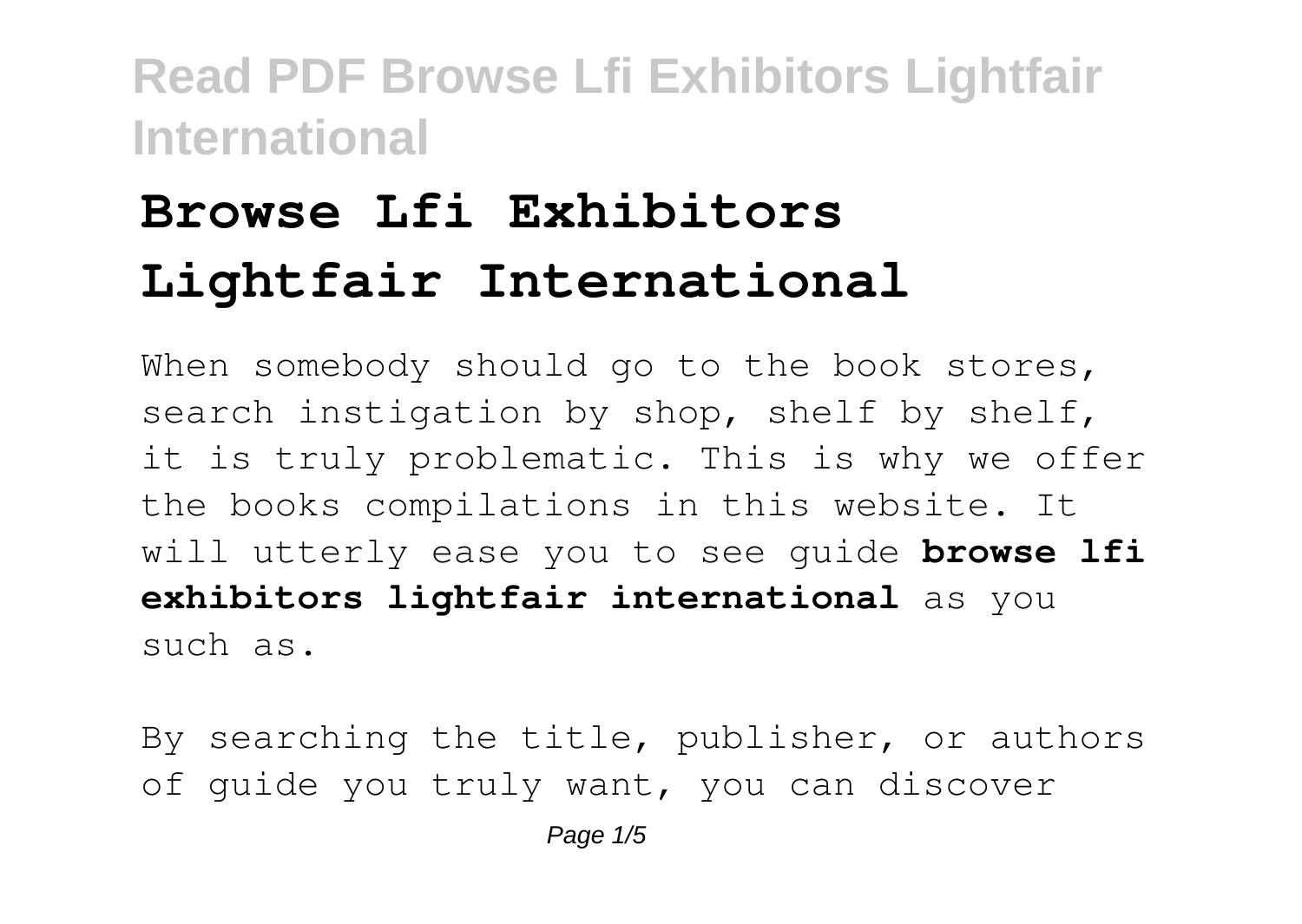them rapidly. In the house, workplace, or perhaps in your method can be all best place within net connections. If you aspire to download and install the browse lfi exhibitors lightfair international, it is certainly easy then, before currently we extend the link to purchase and create bargains to download and install browse lfi exhibitors lightfair international thus simple!

*LightFair 2022--What to Expect LIGHTFAIR International Exhibitor Webinar Series - 2019*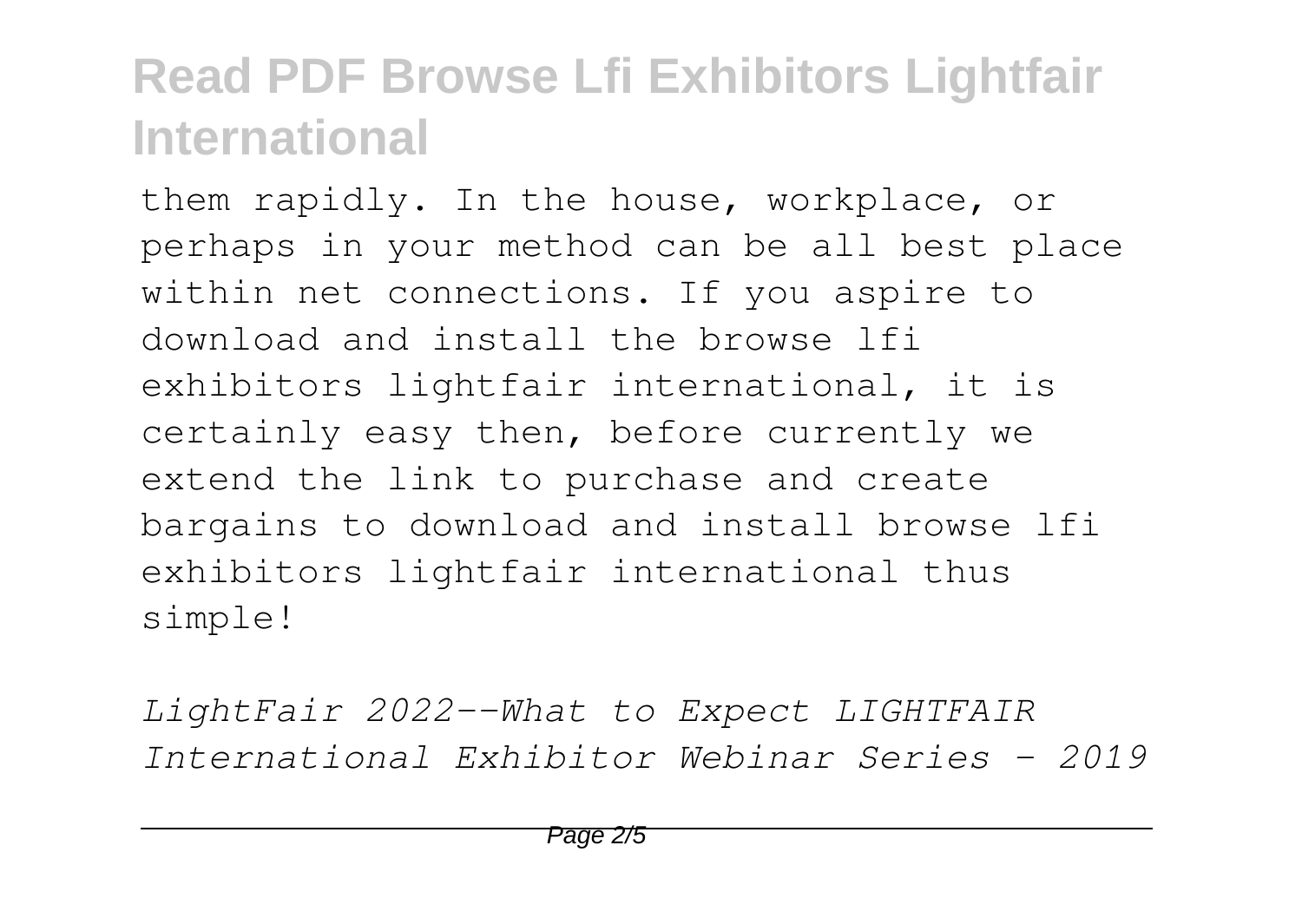LightFair Takeaways: October 29, 2021 *LIGHTFAIR non exhibtor Rachel Calemmo: HOW IS YOUR LIGHTFAIR?* How was your LightFair? *Big Patrick: HOW IS YOUR LIGHTFAIR?* Lightfair Takeaways: October 27, 2021 *Making Transformative Connections at LFI 2019* Breaking News LFI 2019*LIGHTFAIR International 2018 Delivered Largest Footprint and Increased Registration over Last Year GE Current, Hubbell Lighting \u0026 LightFair* 'Bloomberg The Open' Full Show (05/16/2022) 5 Easy Little Free Library Enhancements LIFX Beam Light Unboxing and Setup **Intech Smart Library Solutions** *A Brief Introduction to* Page 3/5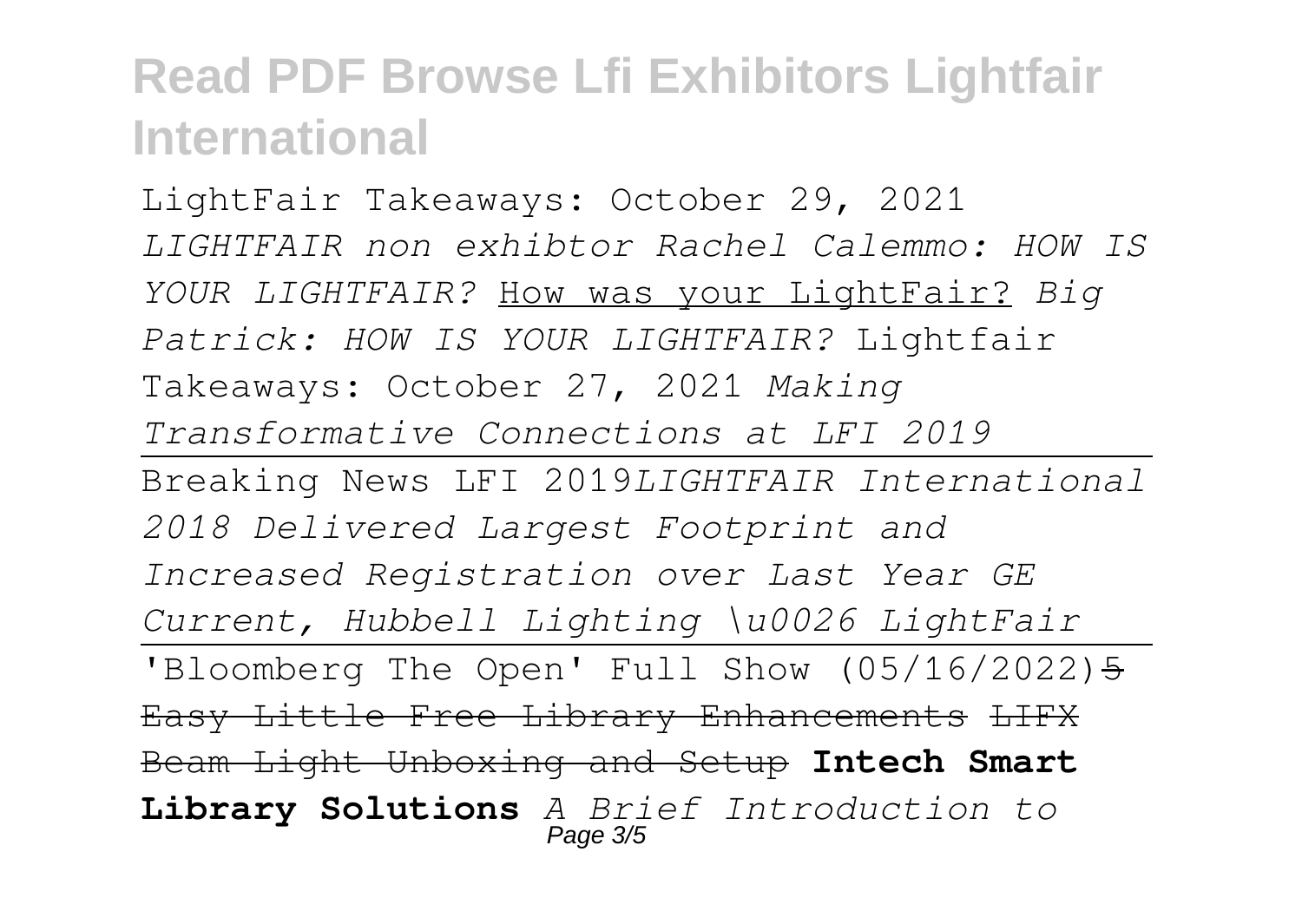*OpenFabrics (libfabric)* **LiFi Technology,**

#### **Everything You Need To Know**

Trade Show Booth Dos and Don'ts

How Does LiFi Work?Tour of the first

completed Spotlight exhibit : Maps of Africa

Installing LED Tape Lighting Electrifying

Trade Show Opening Day at LIGHTFAIR

International 2017 LIGHTFAIR International

2013 Breaks All Records Ram Hemraj from

Enterprise Lighting Sales: HOW IS YOUR

LIGHTFAIR? *LIGHTFAIR International App*

*Features* **Eaton Interview at Lightfair 2019 Video Highlights: LIGHTFAIR International 2013 Trade Show Opening**